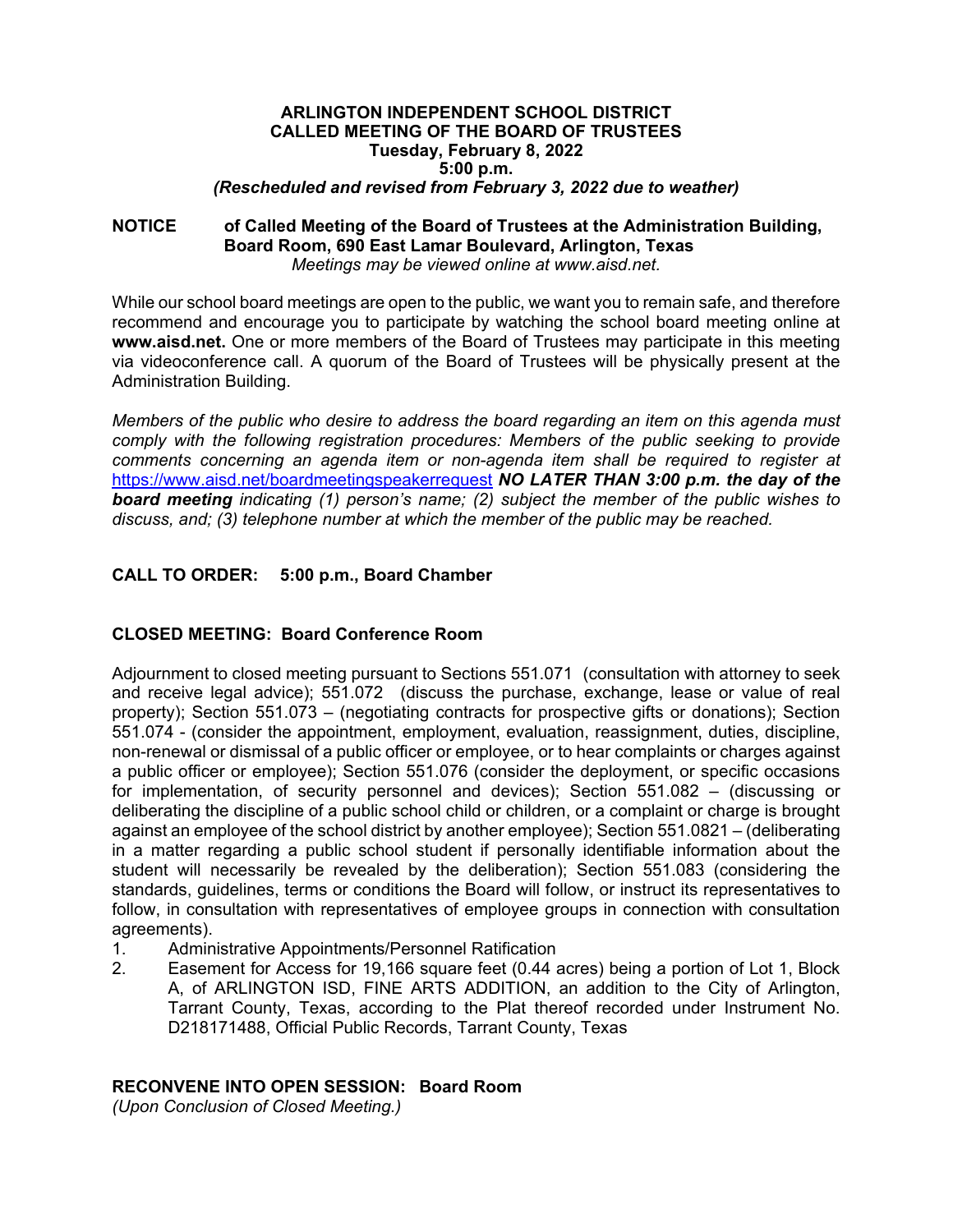## **OPENING CEREMONY:**

#### **APPOINTMENTS:**

A. Consider Ratification of Administrative Appointments: Associate Principal for Sam Houston High, Assistant Principal for Crow Leadership Academy, and Assistant Principal for Pope Elementary

#### **PUBLIC HEARING:** None

#### **OPEN FORUM FOR AGENDA ITEMS:**

Must Pre-Register. Registration as stated above must be completed in its entirety and submitted no later than **3:00 p.m.** This first Open Forum is limited to agenda items other than personnel. Any personnel concern should be brought directly to the Superintendent or Board President prior to the meeting, who will guide you to the proper procedure pursuant to Board Policy. Speakers will be limited to two (2) minutes. When more than one individual wishes to address the same agenda item, the President may ask the group to appoint one spokesperson.

#### **ACTION:**

- A. Consider the adoption of an order authorizing the issuance of the Arlington ISD Unlimited Tax School Building and Refunding Bonds, Series 2022 in one or more series; appointing the Board President, Superintendent or Chief Financial Officer to act as the pricing officer and representative of the Board to finally approve certain matters with respect to the sale of the bonds; and establishing parameters for the approval of such delegated matters, including, among other matters, the amount of such bonds that may be issued for school building purposes and for refunding purposes; approving the use of a paying agent/registrar agreement and a refunding deposit agreement; providing a source of payment for the Bonds; and approving all other matters pertaining thereto
- B. Consider TASB Policy Update 118, Policy CDA (LOCAL) and Policy EF (LOCAL)
- C. Consider Board Handbook
- D. Consider a Resolution and an Easement for Access for 19,166 square feet (0.44 acres) being a portion of Lot 1, Block A, of ARLINGTON ISD, FINE ARTS ADDITION, an addition to the City of Arlington, Tarrant County, Texas, according to the Plat thereof recorded under Instrument No. D218171488, Official Public Records, Tarrant County, Texas

#### **DISCUSSION / ACTION:**

- A. Universal Prekindergarten
- B. COVID-19 School Operations Update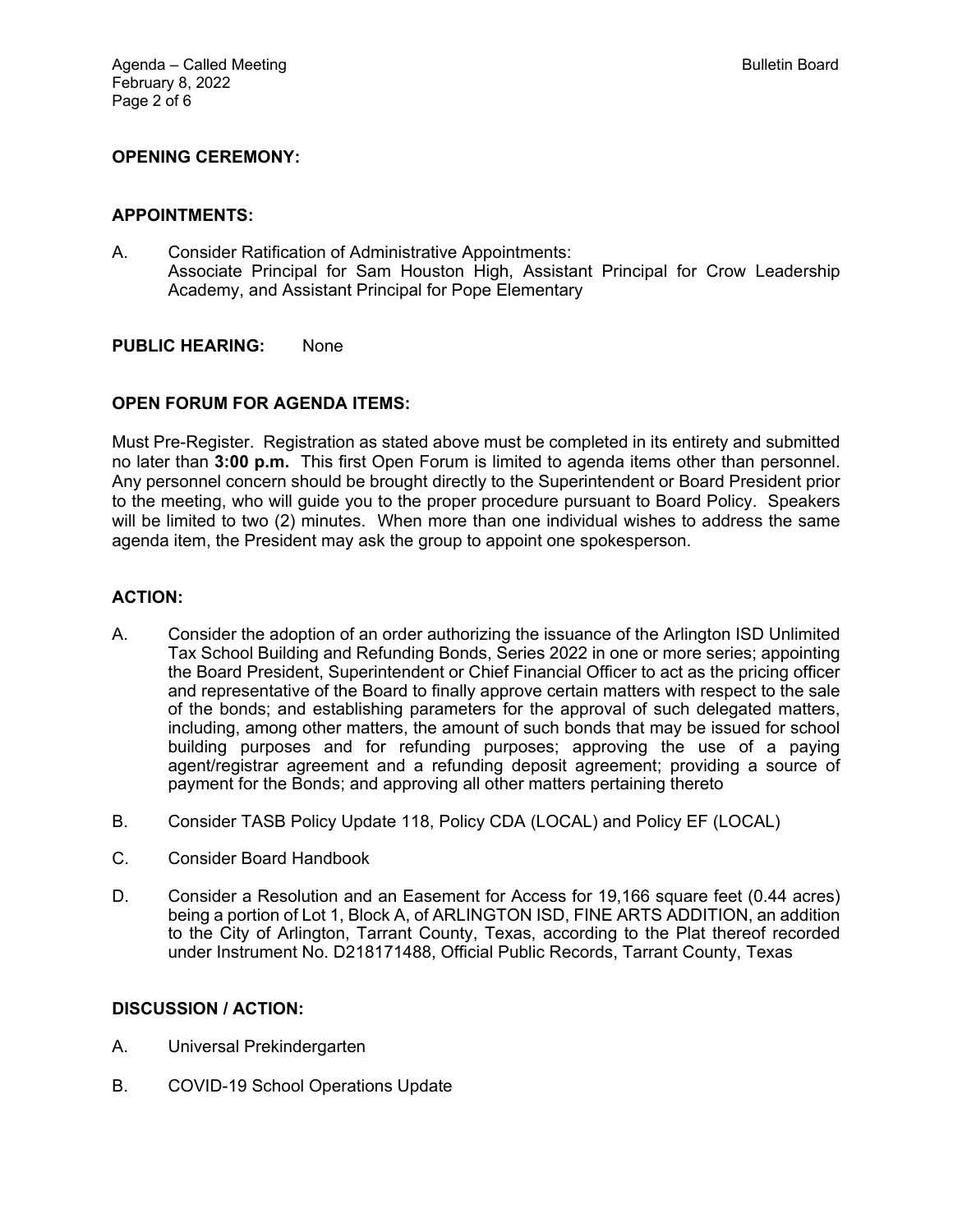## **CONSENT AGENDA:**

- A. Approval of Personnel Recommendations: New Hires, Retirements, Resignations, Leaves of Absence, Dismissals, Terminations, Non-Renewals, Non-Extensions
- B. Approval of Monthly Financial Report for Period Ending December 31, 2021
- C. Approval of Monthly Investment Report for Period Ending December 31, 2021
- D. Approval of Minutes of Previous Meetings, January 2022
- E. Approval of Change Order #1 Amending the Contract Amount and Substantial Completion Date for the 2019 Bond Construction Project for the Shackelford Junior High School and Jones Academy Renovation Projects, Phase I – Bid Package 9 – Projects 1 and 2
- F. Approval of Additional Texas Teacher Evaluation and Support System (T-TESS) Appraisers
- G. Approval of Amended Order of Election for Board of Trustees

#### **DISCUSSION:**

A. House Bill 3 and District Improvement Plan Progress Monitoring Update

#### **OPEN FORUM FOR NON-AGENDA ITEMS:**

Must Pre-Register. Registration as stated above must be completed in its entirety and submitted no later than **3:00 p.m.** Any personnel concern should be brought directly to the Superintendent or Board President prior to the meeting, who will guide you to the proper procedure pursuant to Board Policy. Speakers will be limited to two (2) minutes. When more than one individual wishes to address the same agenda item, the President may ask the group to appoint one spokesperson.

#### **SUPERINTENDENT'S REPORT:**

This time is for the Superintendent to acknowledge varying kinds of activities occurring within the district. This includes such items as recognition of outstanding performance by district staff and/or students, the initiating of new programs and special activities.

The Superintendent will report on the following subjects:

- A. Recognition of outstanding performance by district staff and students<br>B. Initiation of new programs and special activities
- Initiation of new programs and special activities

#### **SCHOOL BOARD'S REPORTS:**

This time on the Agenda allows each member to inform other Board Members, the administrative staff and the public of activities which are of interest.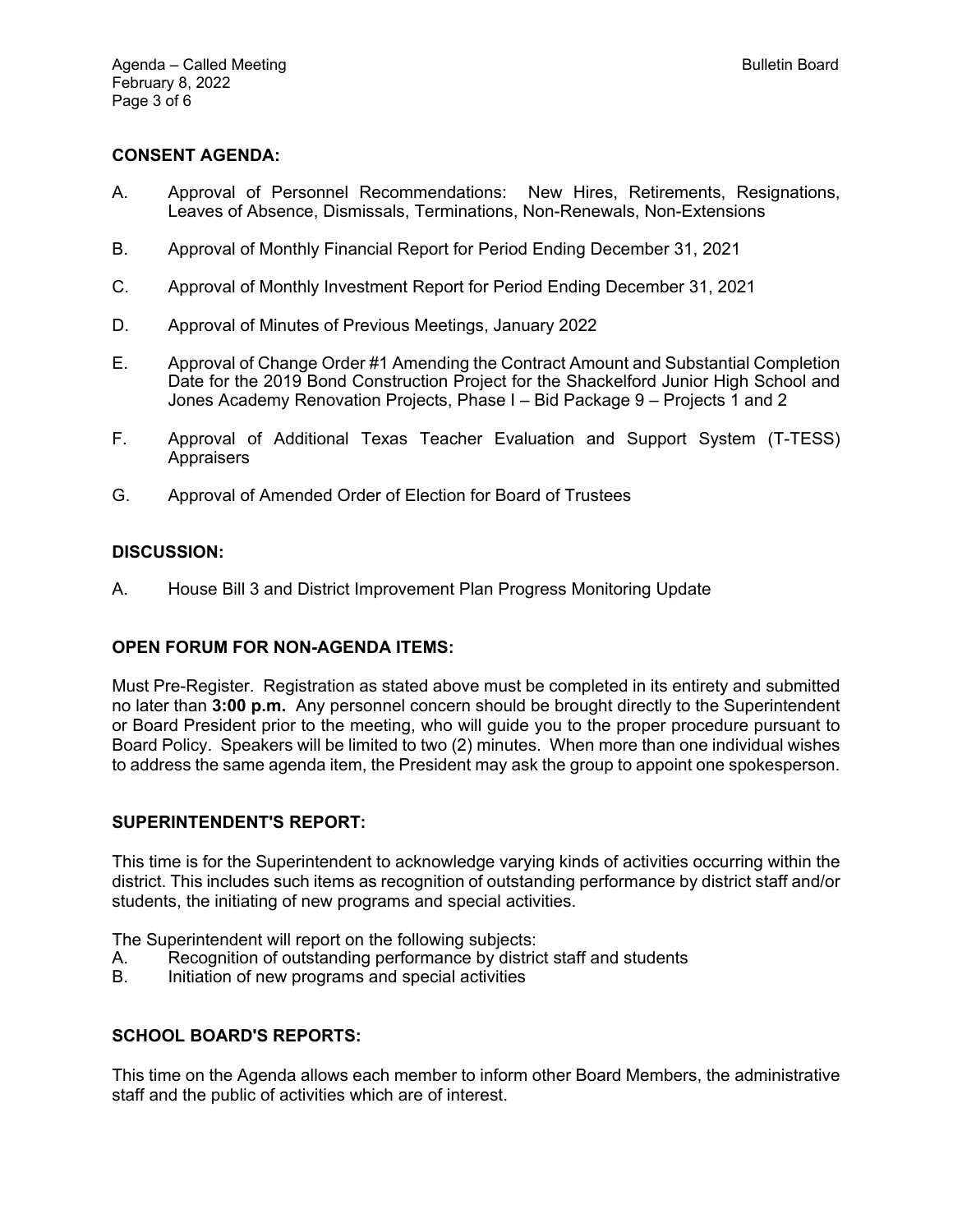The Board Members will report on the following subjects:

- A. Board member attendance at various school and community events.
- B. Board member announcement of various upcoming school and community events.<br>C. Board member visits to various campuses
- Board member visits to various campuses
- D. Board member recognition of outstanding performance by district staff and students <br>E. Board member recognition of new programs and special activities
- Board member recognition of new programs and special activities

## **CLOSED MEETING:**

At any time during the meeting the Board may adjourn into closed meeting for consultation with its attorney (Tex. Gov't Code § 551.071) or for a posted agenda item pursuant to Texas Government Code sections 551.072 – 551.084 (see below).

# **ADJOURNMENT**

*The agenda order may be adjusted by the Presiding Officer at any time during the meeting.* 

If, during the course of the meeting, discussion of any item on the agenda should be held in a closed meeting, the board will conduct a closed meeting in accordance with the Texas Open Meetings Act, Texas Government Code, chapter 551, subchapters D and E or Texas Government Code section 418.183(f).

If, during the course of the meeting covered by this Notice, the Board should determine that a closed meeting of the Board should be held or is required in relation to any item included in this notice, then such closed meeting is authorized by Texas Government Code Section 551.001, et. seq., for any of the following reasons:

Section 551.071 - For the purpose of a private consultation with the Board's attorney on any or all subjects or matters authorized by law.

Section 551.072 - For the purpose of discussing the purchase, exchange, lease or value of real property.

Section 551.073 - For the purpose of negotiating contracts for prospective gifts or donations.

Section 551.074 - For the purpose of considering the appointment, employment, evaluation, reassignment, duties, discipline or dismissal of a public officer or employee or to hear complaints or charges against a public officer or employee.

Section 551.076 - To consider the deployment, or specific occasions for implementation, of security personnel and devices.

Section 551.082 - For the purpose of deliberating in a case involving discipline of a public school child or children, or in a case in which a complaint or charge is brought against an employee of the school district by another employee and the complaint or charge directly results in a need for a hearing.

Section 551.0821 - For the purpose of deliberating in a matter regarding a public school student if personally identifiable information about the student will necessarily be revealed by the deliberation.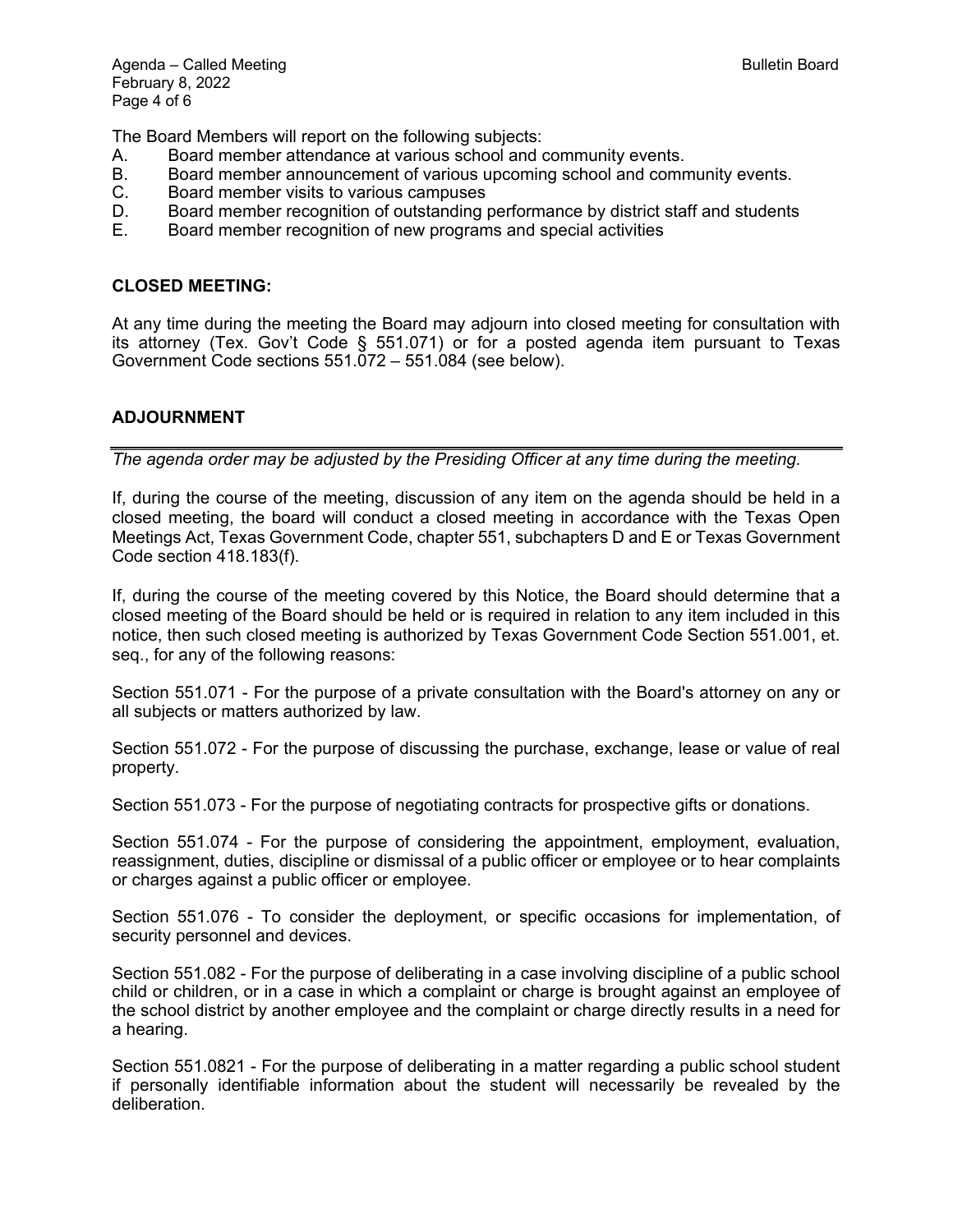Section 551.083 - For the purpose of considering the standards, guidelines, terms or conditions the Board will follow, or instruct its representatives to follow, in consultation with representatives of employee groups in connection with consultation agreements provided for by Section 13.901 of the Texas Education Code.

Section 551.084 - For the purpose of excluding a witness or witnesses from a hearing during examination of another witness.

Should any final action, final decision or final vote be required in the opinion of the Board with regard to any matter considered in such closed meeting, then such final action, final decision or final vote shall be at either:

- A. the open meeting covered by this notice upon the reconvening of this public meeting, or
- B. at a subsequent public meeting of the Board upon notice thereof, as the Board shall determine.

Before any closed meeting is convened, the presiding officer will publicly identify the section or sections of the Act authorizing the closed meeting. All final votes, actions, or decisions will be taken in open meeting.